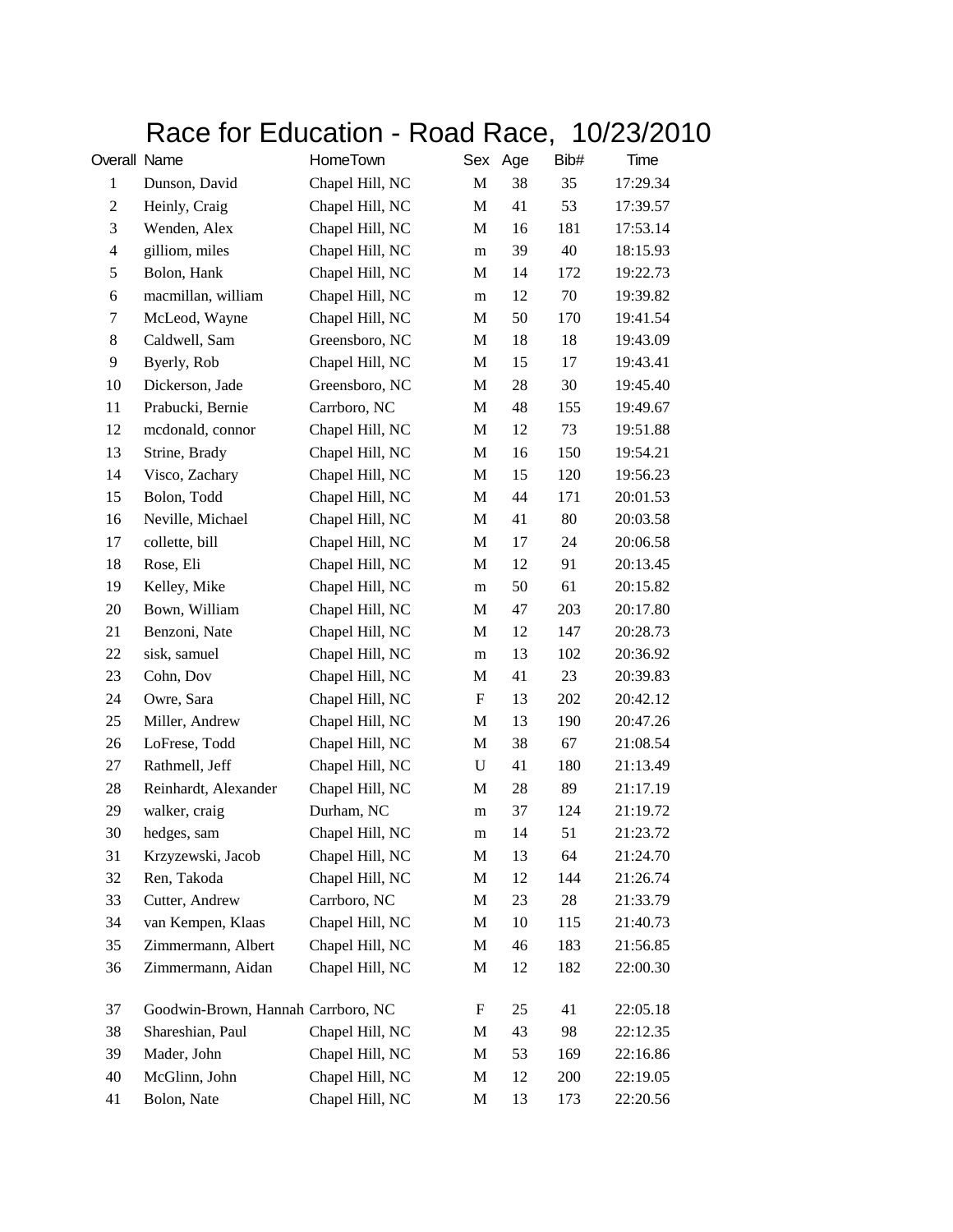| 42 | Wilson, Wade          | Chapel Hill, NC  | M                         | 12 | 165 | 22:23.17 |
|----|-----------------------|------------------|---------------------------|----|-----|----------|
| 43 | Hotelling, Jim        | Chapel Hill, NC  | M                         | 63 | 151 | 22:26.87 |
| 44 | Brinson, Lee          | Chapel Hill, NC  | M                         | 35 | 16  | 22:30.24 |
| 45 | Nolting, Jessica      | Chapel Hill, NC  | F                         | 14 | 82  | 22:38.53 |
| 46 | Owen, Will            | Chapel Hill, NC  | M                         | 11 | 84  | 22:58.79 |
| 47 | Van Houtven, Dominic  | Chapel Hill, NC  | M                         | 13 | 113 | 22:58.91 |
| 48 | Cavanaugh, Mark       | Chapel Hill, NC  | m                         | 37 | 21  | 23:07.74 |
| 49 | Fisher, Jenny         | Unknown, NA      | $\mathbf F$               | 34 | 208 | 23:11.73 |
| 50 | carlstein, joey       | Chapel Hill, NC  | m                         | 14 | 194 | 23:13.04 |
| 51 | Srithai, Tony         | Chapel Hill, NC  | M                         | 27 | 106 | 23:14.01 |
| 52 | Towne, Sarah          | Chapel Hill, NC  | ${\bf F}$                 | 13 | 158 | 23:14.91 |
| 53 | cubrilovic, katie     | Chapel Hill, NC  | $\mathbf f$               | 13 | 27  | 23:16.47 |
| 54 | harwell, emery        | Carrboro, NC     | m                         | 13 | 157 | 23:18.19 |
| 55 | Holroyd, Maggie       | Chapel Hill, NC  | F                         | 12 | 186 | 23:19.47 |
| 56 | Holroyd, Doug         | Chapel Hill, NC  | M                         | 42 | 185 | 23:19.96 |
| 57 | Tracey, Dan           | Chapel Hill, NC  | M                         | 43 | 204 | 23:29.56 |
| 58 | Valera, Erik          | Chapel Hill, NC  | m                         | 37 | 212 | 23:31.57 |
| 59 | Wood, Wendy           | Chapel Hill, NC  | $\mathbf f$               | 39 | 125 | 23:49.45 |
| 60 | Easthom, James        | Chapel Hill, NC  | m                         | 46 | 131 | 23:50.51 |
| 61 | Armstrong, Mike       | Chapel Hill, NC  | M                         | 51 | 191 | 23:53.38 |
| 62 | handa, ashu           | Chapel Hill, NC  | ${\rm m}$                 | 45 | 47  | 24:01.04 |
| 63 | Copeland, William     | Chapel Hill, NC  | M                         | 50 | 26  | 24:04.71 |
| 64 | Clossik, Tina         | Chapel Hill, NC  | $\boldsymbol{\mathrm{F}}$ | 39 | 197 | 24:09.99 |
| 65 | Slydel, Irene         | Chapel Hill, NC  | $\boldsymbol{\mathrm{F}}$ | 54 | 104 | 24:23.27 |
| 66 | Malek, Paula          | Chapel Hill, NC  | ${\bf F}$                 | 47 | 166 | 24:30.60 |
| 67 | Jones, Michael        | Durham, NC       | M                         | 50 | 57  | 24:45.00 |
| 68 | Moun, Sheri           | Chapel Hill, NC  | $\boldsymbol{\mathrm{F}}$ | 45 | 189 | 24:45.64 |
| 69 | Soo, Ken              | Durham, NC       | M                         | 52 | 105 | 25:01.33 |
| 70 | Boggess, Mason        | Chapel Hill, NC  | M                         | 9  | 15  | 25:02.08 |
| 71 | Van Houtven, Courtney | Chapel Hill, NC  | ${\bf F}$                 | 43 | 112 | 25:04.71 |
| 72 | DeSelm, Tracy         | Chapel Hill, NC  | $\mathbf f$               | 50 | 198 | 25:07.92 |
| 73 | Cannon, Joshua        | Chapel Hill, NC  | M                         | 9  | 19  | 25:09.71 |
| 74 | Whitman, Lori         | Hillsborough, NC | ${\rm F}$                 | 30 | 140 | 25:10.08 |
| 75 | Hadar, David          | Chapel Hill, NC  | M                         | 12 | 43  | 25:10.84 |
| 76 | HADAR, ELDAD          | Chapel Hill, NC  | M                         | 47 | 44  | 25:11.46 |
| 77 | Tarantino, Lisa       | Chapel Hill, NC  | ${\rm F}$                 | 43 | 109 | 25:18.13 |
| 78 | worthy, sophie        | Chapel Hill, NC  | $\mathbf f$               | 12 | 126 | 25:21.79 |
| 79 | Copeland, Charles     | Chapel Hill, NC  | M                         | 13 | 25  | 25:22.62 |
| 80 | Frederick, Joseph     | Chapel Hill, NC  | M                         | 15 | 37  | 25:24.31 |
| 81 | Thornton, Meghan      | Pittsboro, NC    | F                         | 25 | 128 | 25:24.52 |
| 82 | Rosanbalm, Katie      | Chapel Hill, NC  | ${\rm F}$                 | 39 | 90  | 25:25.80 |
| 83 | Benzoni, Francisco    | Chapel Hill, NC  | M                         | 44 | 146 | 25:26.52 |
| 84 | rose, evan            | Chapel Hill, NC  | m                         | 13 | 92  | 25:28.05 |
| 85 | Miller, Kevan         | Chapel Hill, NC  | M                         | 50 | 76  | 25:32.24 |
|    |                       |                  |                           |    |     |          |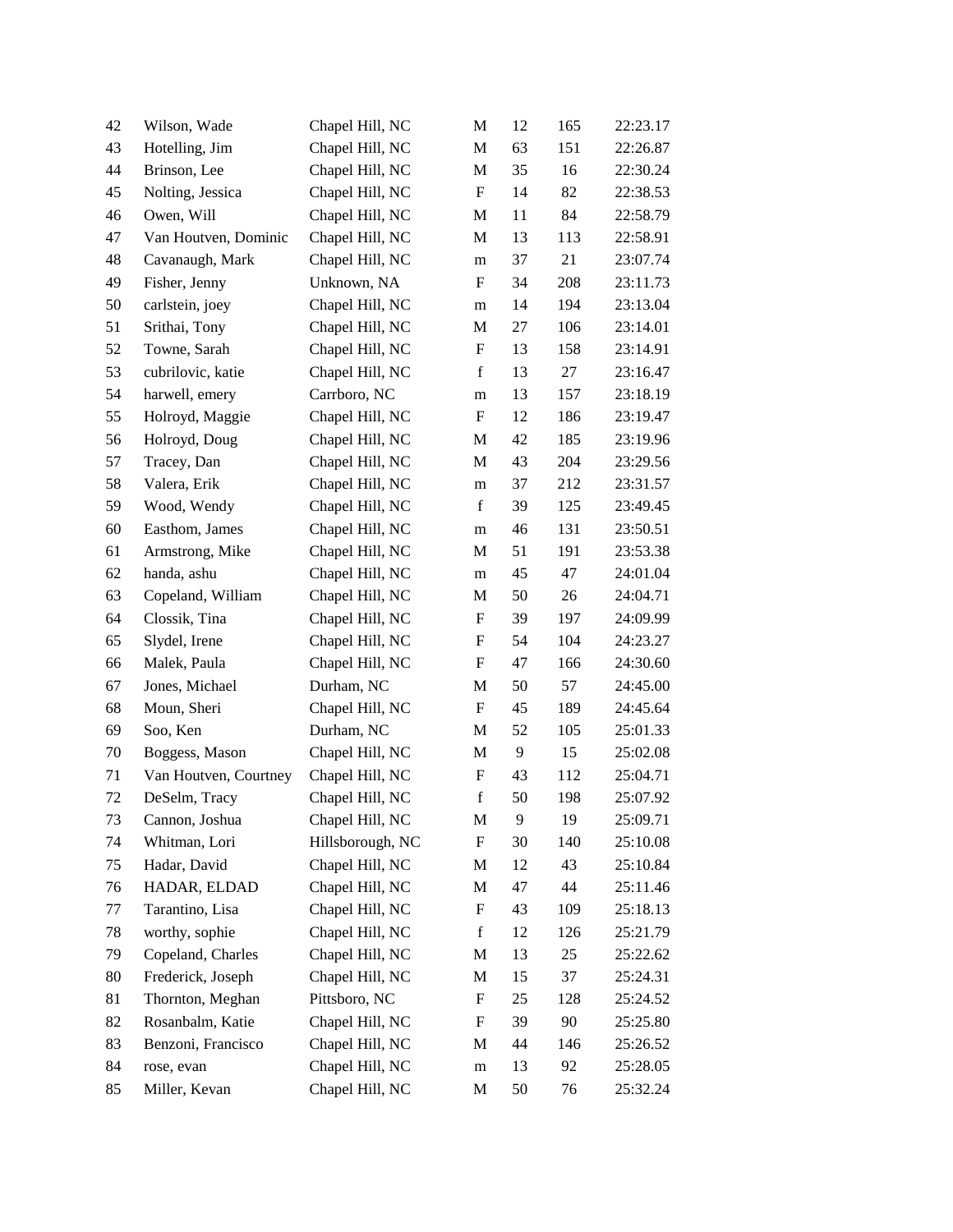| 86  | Gaylord, Savannah | Durham, NC      | $\boldsymbol{\mathrm{F}}$ | 42 | 206    | 25:35.83 |
|-----|-------------------|-----------------|---------------------------|----|--------|----------|
| 87  | Jaspers, Ilona    | Carrboro, NC    | $\boldsymbol{\mathrm{F}}$ | 41 | 55     | 25:50.20 |
| 88  | Matischak, Kalvin | Carrboro, NC    | M                         | 8  | 72     | 25:50.66 |
| 89  | daaleman, brian   | Chapel Hill, NC | m                         | 13 | 174    | 25:53.87 |
| 90  | Bevin, Marshall   | Chapel Hill, NC | M                         | 9  | 12     | 25:54.77 |
| 91  | Kahn, Kevin       | Chapel Hill, NC | M                         | 44 | 59     | 25:55.60 |
| 92  | Kahn, Isaiah      | Chapel Hill, NC | M                         | 11 | 58     | 25:55.63 |
| 93  | Crume, Richard    | Chapel Hill, NC | $\mathbf M$               | 57 | 199    | 26:04.23 |
| 94  | Carlstein, Anne   | Chapel Hill, NC | $\boldsymbol{\mathrm{F}}$ | 12 | 195    | 26:06.84 |
| 95  | Carlstein, Ed     | Chapel Hill, NC | M                         | 52 | 193    | 26:06.86 |
| 96  | Easthom, Haley    | Chapel Hill, NC | $\mathbf F$               | 12 | 132    | 26:13.30 |
| 97  | Amico, Evan       | Chapel Hill, NC | M                         | 13 | 6      | 26:34.90 |
| 98  | Amico, Robert     | Chapel Hill, NC | M                         | 40 | $\tau$ | 26:45.92 |
| 99  | Montross, Andrew  | Chapel Hill, NC | M                         | 12 | 211    | 26:49.92 |
| 100 | Gilland, Paula    | Chapel Hill, NC | F                         | 46 | 154    | 26:51.64 |
| 101 | Visco, Nathan     | Chapel Hill, NC | M                         | 13 | 119    | 26:55.74 |
| 102 | Meshnick, Laura   | Chapel Hill, NC | $\boldsymbol{\mathrm{F}}$ | 10 | 161    | 26:57.12 |
| 103 | Bell, Jones       | Chapel Hill, NC | M                         | 13 | 9      | 27:01.18 |
| 104 | Pedersen, Claire  | Chapel Hill, NC | F                         | 10 | 192    | 27:03.53 |
| 105 | Pablo, Juan       | Unknown, NA     | M                         | 25 | 216    | 27:04.70 |
| 106 | Hand, Katie-Rose  | Chapel Hill, NC | $\boldsymbol{\mathrm{F}}$ | 13 | 46     | 27:10.74 |
| 107 | McGlinn, Lisa     | Chapel Hill, NC | F                         | 41 | 201    | 27:14.78 |
| 108 | McDonald, Jean    | Chapel Hill, NC | ${\rm F}$                 | 48 | 74     | 27:16.93 |
| 109 | Easthom, Laurin   | Chapel Hill, NC | F                         | 46 | 130    | 27:17.98 |
| 110 | Meshnick, Steve   | Chapel Hill, NC | M                         | 58 | 159    | 27:22.90 |
| 111 | Strauss, Jade     | Chapel Hill, NC | $\boldsymbol{\mathrm{F}}$ | 9  | 107    | 27:26.81 |
| 112 | Urrutia, Kristine | Chapel Hill, NC | F                         | 40 | 111    | 27:26.82 |
| 113 | Cohn, Rachel      | Chapel Hill, NC | ${\rm F}$                 | 13 | 184    | 27:46.92 |
| 114 | Meshnick, Eleanor | Chapel Hill, NC | $\boldsymbol{\mathrm{F}}$ | 13 | 160    | 27:49.77 |
| 115 | Welsby, Elizabeth | Chapel Hill, NC | F                         | 41 | 153    | 27:56.99 |
| 116 | van Kempen, Jules | Chapel Hill, NC | M                         | 8  | 114    | 27:58.74 |
| 117 | Usinger, Emil M.  | Carrboro, NC    | M                         | 10 | 168    | 28:06.88 |
| 118 | Russell, Jill     | Durham, NC      | ${\bf F}$                 | 22 | 94     | 28:09.03 |
| 119 | Low, Gabriela     | Chapel Hill, NC | F                         | 8  | 69     | 28:09.81 |
| 120 | Symonds, Casey    | Durham, NC      | m                         | 32 | 207    | 28:09.91 |
| 121 | Mahan, Kellyn     | Chapel Hill, NC | ${\bf F}$                 | 23 | 164    | 28:11.30 |
| 122 | Usinger, Emil D.  | Carrboro, NC    | M                         | 42 | 167    | 28:13.81 |
| 123 | Schulz, Laura     | Carrboro, NC    | ${\rm F}$                 | 23 | 95     | 28:26.77 |
| 124 | Dodge, Michael    | Snow Camp, NC   | M                         | 46 | 32     | 28:29.78 |
| 125 | kemper, benji     | Chapel Hill, NC | m                         | 13 | 62     | 28:45.08 |
| 126 | Bevin, Chris      | Chapel Hill, NC | M                         | 45 | 11     | 28:46.34 |
| 127 | dodge, grace      | Snow Camp, NC   | $\mathbf f$               | 9  | 31     | 28:49.98 |
| 128 | Benzoni, Isaiah   | Chapel Hill, NC | M                         | 9  | 148    | 28:51.01 |
| 129 | Kurzman, Sam      | Chapel Hill, NC | M                         | 7  | 65     | 28:51.12 |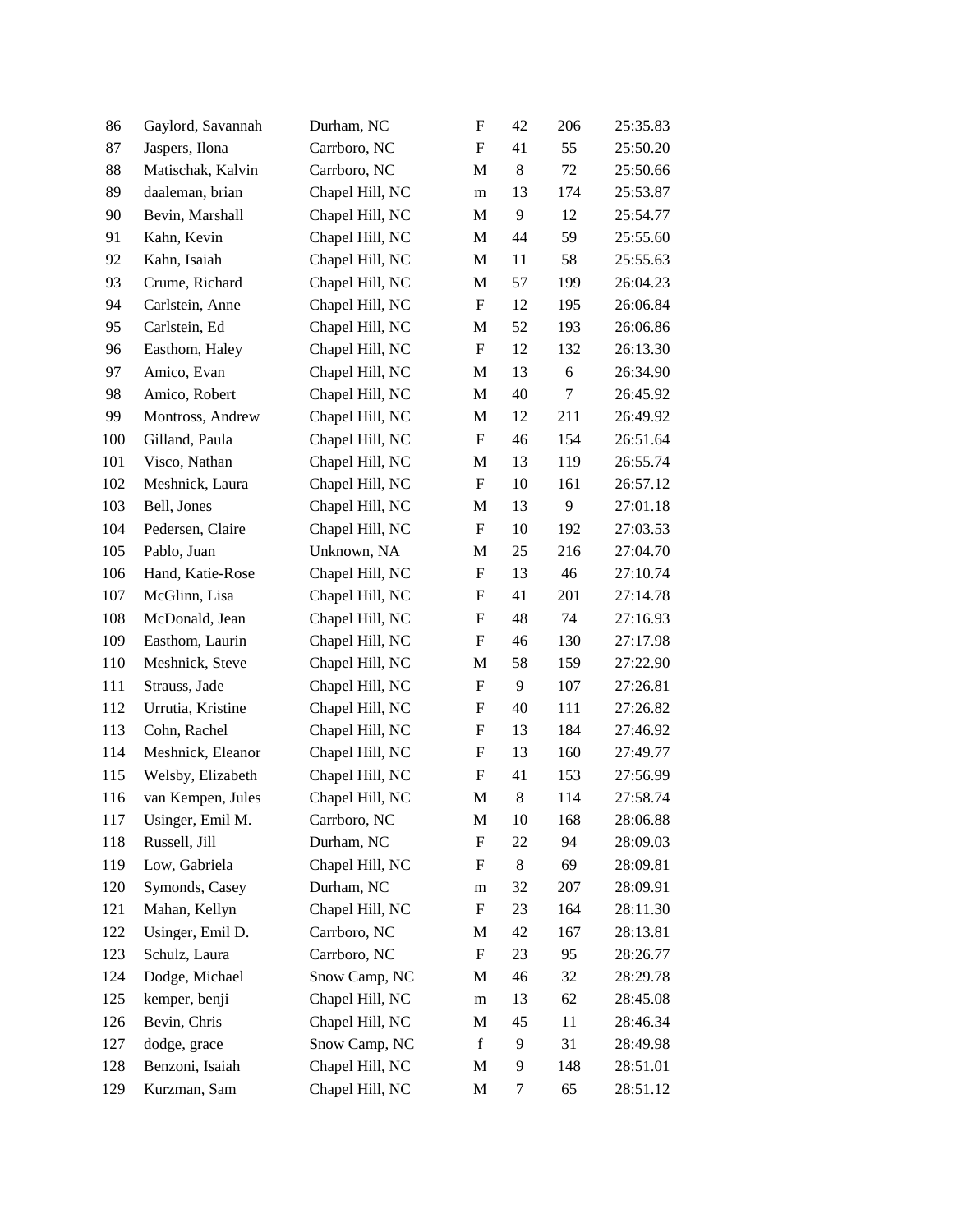| 130 | Easthom, Emily      | Chapel Hill, NC | $\boldsymbol{\mathrm{F}}$ | 11               | 133   | 28:52.16 |
|-----|---------------------|-----------------|---------------------------|------------------|-------|----------|
| 131 | Hede, Karyn         | Chapel Hill, NC | $\boldsymbol{\mathrm{F}}$ | 46               | 50    | 28:52.47 |
| 132 | Slydel, Alexandra   | Chapel Hill, NC | $\boldsymbol{\mathrm{F}}$ | 16               | 103   | 28:55.24 |
| 133 | driehuys, chatham   | Chapel Hill, NC | m                         | 13               | 33    | 29:04.91 |
| 134 | sisk, julia         | Chapel Hill, NC | $\mathbf f$               | 11               | 100   | 29:16.04 |
| 135 | sisk, robert        | Chapel Hill, NC | m                         | 54               | 101   | 29:16.07 |
| 136 | Murphy, Luna        | Chapel Hill, NC | $\boldsymbol{\mathrm{F}}$ | 8                | 78    | 29:18.84 |
| 137 | lovmo, jeanne       | Chapel Hill, NC | $\mathbf f$               | 38               | 68    | 29:19.38 |
| 138 | Hadar, Daniel       | Chapel Hill, NC | M                         | 9                | 42    | 29:21.86 |
| 139 | Hadar, Janet        | Chapel Hill, NC | $\boldsymbol{\mathrm{F}}$ | 42               | 45    | 29:22.93 |
| 140 | Wadman, John        | Chapel Hill, NC | M                         | 39               | 123   | 29:25.23 |
| 141 | Copland, Susannah   | Chapel Hill, NC | F                         | 37               | 187   | 29:39.04 |
| 142 | Margolin, Nancy     | Carrboro, NC    | $\boldsymbol{\mathrm{F}}$ | 57               | 71    | 29:42.72 |
| 143 | Hehenberger, Tom    | Carrboro, NC    | M                         | 45               | 52    | 29:47.26 |
| 144 | Driehuys, Sunita    | Chapel Hill, NC | $\mathbf f$               | 42               | 34    | 29:51.68 |
| 145 | Kirkpatrick, Jared  | Chapel Hill, NC | M                         | 11               | 196   | 29:57.63 |
| 146 | Visco, Jessica      | Chapel Hill, NC | $\boldsymbol{\mathrm{F}}$ | 44               | 141   | 30:02.24 |
| 147 | Rhupal, Herman      | Chapel Hill, NC | $\boldsymbol{\mathrm{F}}$ | 16               | 205   | 30:16.41 |
| 148 | Handa, Malaika      | Chapel Hill, NC | $\boldsymbol{\mathrm{F}}$ | 13               | 48    | 30:16.45 |
| 149 | Cohn, Christine     | Chapel Hill, NC | $\mathbf f$               | 41               | 22    | 30:26.31 |
| 150 | Lambert, Isabella   | Chapel Hill, NC | $\boldsymbol{\mathrm{F}}$ | 8                | 162   | 30:27.61 |
| 151 | Lambert, Brent      | Chapel Hill, NC | M                         | 49               | 163   | 30:27.85 |
| 152 | wolberg, alisa      | Chapel Hill, NC | $\mathbf f$               | 41               | 129   | 30:47.30 |
| 153 | Bell, Jerry         | Chapel Hill, NC | M                         | 72               | $8\,$ | 30:49.86 |
| 154 | Berggren, Erica     | Chapel Hill, NC | $\boldsymbol{\mathrm{F}}$ | 34               | 10    | 30:51.19 |
| 155 | Boggess, Kim        | Chapel Hill, NC | $\boldsymbol{\mathrm{F}}$ | 45               | 14    | 30:54.31 |
| 156 | Hughes, Liz         | Chapel Hill, NC | F                         | 32               | 54    | 31:12.43 |
| 157 | Tomlin, Jay         | Chapel Hill, NC | M                         | 38               | 110   | 31:18.77 |
| 158 | Morovati, Meredith  | Carrboro, NC    | $\mathbf F$               | 41               | 77    | 31:23.72 |
| 159 | Wiegeriuk, Robin    | Chapel Hill, NC | $\boldsymbol{F}$          | 47               | 213   | 31:24.24 |
| 160 | Ren, Zoe            | Chapel Hill, NC | $\boldsymbol{\mathrm{F}}$ | $8\,$            | 179   | 31:45.23 |
| 161 | STUCHINER, NOA      | Chapel Hill, NC | F                         | 40               | 108   | 32:00.83 |
| 162 | Rosenhahn, Heidi    | Durham, NC      | $\boldsymbol{\mathrm{F}}$ | 33               | 93    | 32:04.62 |
| 163 | Shareshian, Jack    | Chapel Hill, NC | M                         | 9                | 96    | 32:23.55 |
| 164 | LeDue, Evie         | Chapel Hill, NC | $\boldsymbol{\mathrm{F}}$ | 8                | 152   | 32:24.97 |
| 165 | Prakken, Jesse      | Chapel Hill, NC | M                         | 11               | 87    | 32:50.59 |
| 166 | Prakken, Katherine  | Chapel Hill, NC | $\boldsymbol{F}$          | 46               | 88    | 32:57.60 |
| 167 | Powers, Bill        | Chapel Hill, NC | M                         | 76               | 188   | 33:21.88 |
| 168 | Kleinhammes, Alisha | Chapel Hill, NC | F                         | $\boldsymbol{0}$ | 177   | 33:48.85 |
| 169 | Kleinhammes, Alhed  | Chapel Hill, NC | M                         | 59               | 178   | 33:49.76 |
| 170 | ermeshkina, polina  | Chapel Hill, NC | $\mathbf f$               | 9                | 36    | 34:47.98 |
| 171 | johnston, ann       | Chapel Hill, NC | $\mathbf f$               | 23               | 56    | 34:49.51 |
| 172 | Shareshian, Kelly   | Chapel Hill, NC | $\boldsymbol{\mathrm{F}}$ | 11               | 97    | 34:54.42 |
| 173 | Shareshian, Susan   | Chapel Hill, NC | F                         | 50               | 99    | 35:00.32 |